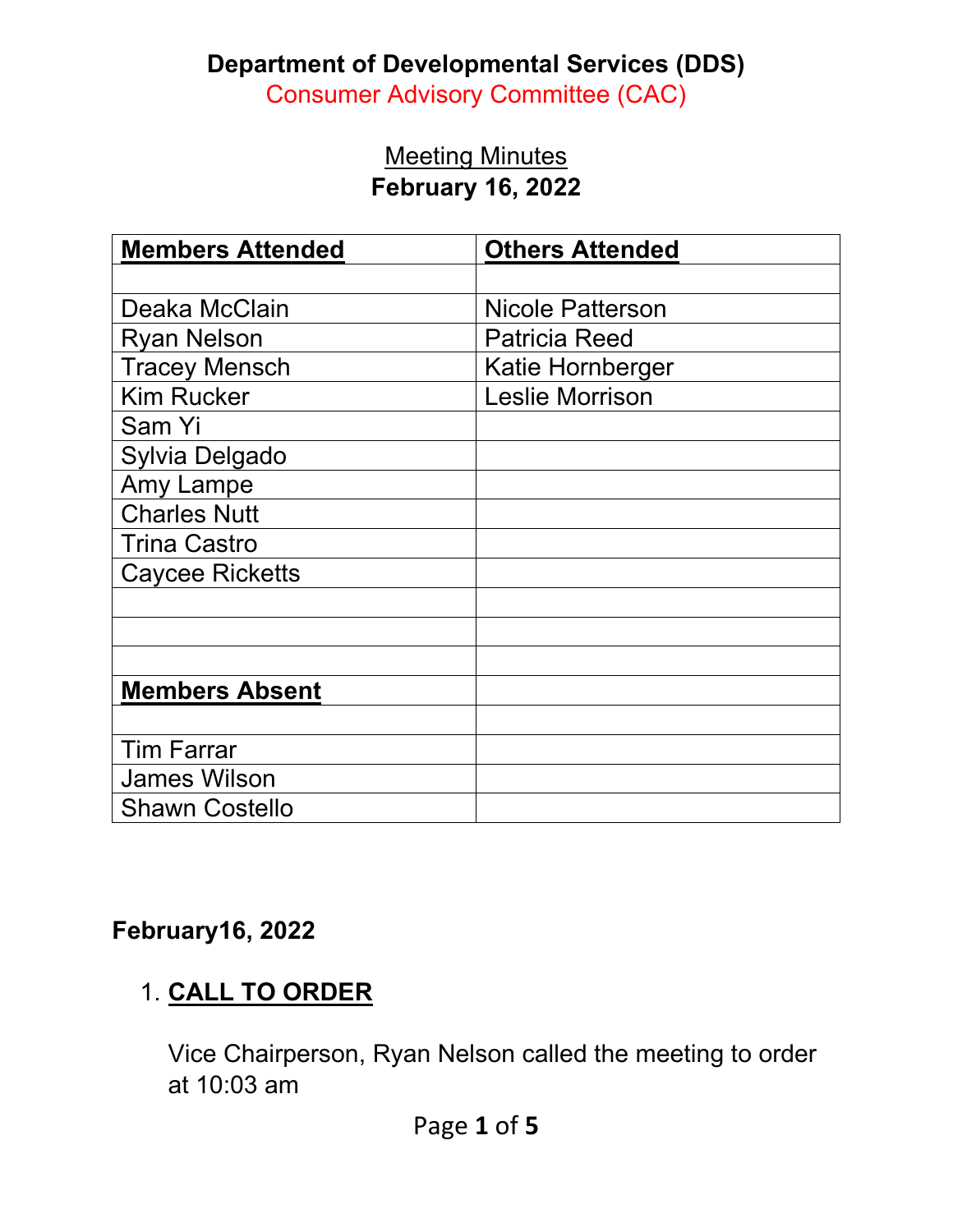- A. Everyone introduced themselves
- B. Video Conference Zoom Ground Rules were read.
- C.The agenda was reviewed, and changes were made. **It was moved** (Kim Rucker), **seconded** (Tracey Mensch), **and carried to approve the agenda.**
- D.The minutes for November 16-17, 2022, CAC meeting were reviewed. **It was moved** (Charles Nutt) **seconded**, (Deaka McClain), and **carried to approve the minutes.**

# 2. **TITLE 17 SPECIAL INCIDENT REPORTS CHANGES**

Leslie Morrison and Katie Hornberger gave overview about what a Special Incident Reports.

- What is a Special Incident?
	- Special incidents are critical and unexpected events that happen to an individual with an intellectual or developmental disability and that must be reported. All of them indicate a possible health or safety risk and maybe the need for additional services and supports.
	- Only certain events are considered special incidents. These events are listed in California regulations. The Department of Developmental Services (Department) wants your input about potential changes to the things that must be reported.
- What is the current list of special incidents?
	- For all individuals served by a regional center:
		- $\checkmark$  The death of an individual
		- $\checkmark$  When an individual is missing, and a missing persons' report has been filed with a law enforcement agency.
		- $\checkmark$  When someone suspects or knows that an individual is being abused, neglected, or exploited.
		- $\checkmark$  When an individual gets a serious injury or has an accident that injures them.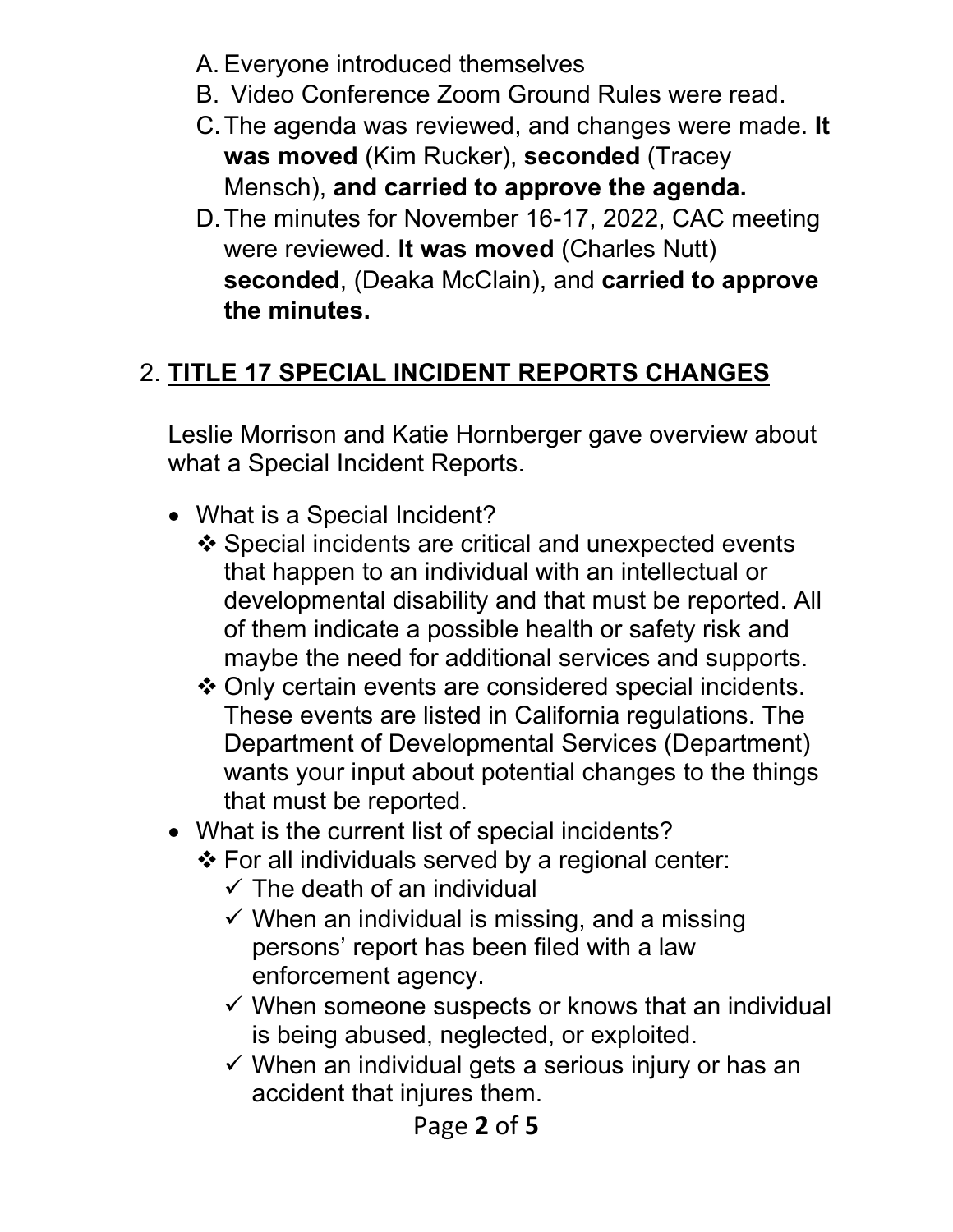- $\checkmark$  All medication errors; and
- $\checkmark$  An unplanned or unscheduled hospitalization for certain illnesses or conditions.
- $\checkmark$  When an individual is the victim of a crime.
- How is a special incident reported?
	- When a provider learns about an incident, they make report to the individual's regional center. This information is recorded in a secure database at the regional center. The regional center then reports the incident to the Department.
	- •What happens after someone files a special incident report?
		- Regional center staff probably will contact the individual or their provider to learn more. The regional center wants to make sure the individual is safe and has the supports and services that they need. Sometimes a special incident report may reveal that the individual needs more help, even just for a little bit of time.
- Why Consider changing what is reported?
	- $\cdot$  The things that must be reported have not changed in many years. It is good to occasionally check whether we know the right things that can help us keep people safe.
- The Department is asking for input from a variety of people and organizations, including regional centers, providers, and consumers.
	- What should regional center staff need to know about and why?
	- $\triangle$  How will this work from individuals living independently in the community?
	- ❖ Are there privacy or infringement on independence considerations?
	- ❖ How would you feel if someone let regional center staff to know about these events if they happened to?

The following input was given by CAC members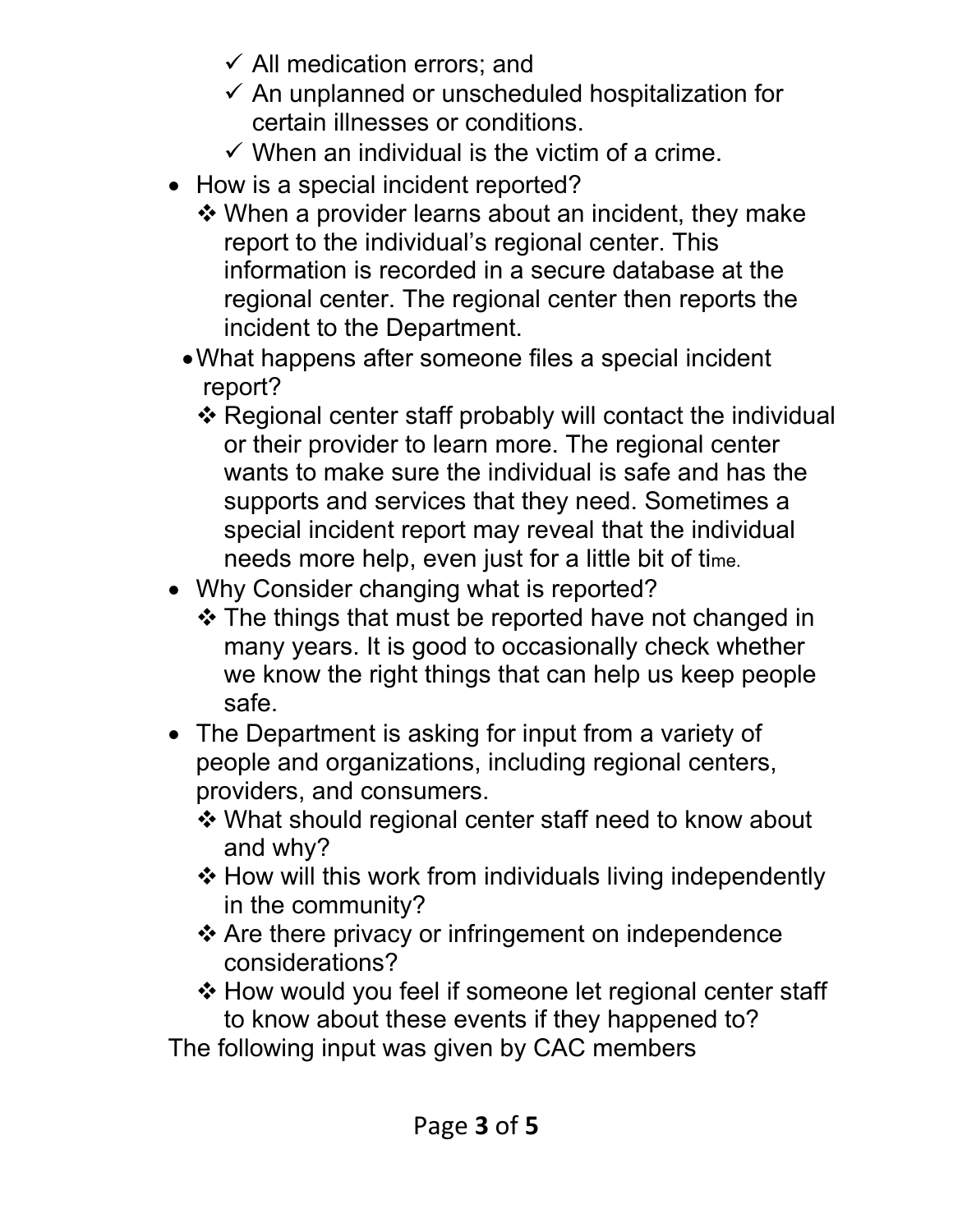- What should be happening after a special incident report is filed with the regional center?
- If a person is over 18 should a consumer know when a report is going to be filed?
- The consumer should have the choice whether something should be reported
- Is it reported if someone admitted under 5150?
- Abuse should be reported
- Homelessness should be reported
- CAC does agree that some things do need to be reported just based on the case of a person being nonverbal versus verbal or maybe not having the capability of understanding what's happening, but it shouldn't be the same rules for everybody, it should depend on the situation
- If a person doesn't show up for several days say to a day program or an ILS appointment that should be reported, because something could be wrong
- If person rights are being violated that should be reported.
- Medication errors should only be reported if its medications affecting your overall health.
- Pregnancy should not be reported

Leslie would like to have another opportunity to continue the conversation with the CAC.

# 3. **SPEACIL CAC MEETING FOR MARCH OR APRIL**

The CAC will be having a special meeting to cover DDS initiatives, Home and Community Base Services update and to continue the conversation on the Special Incident Reporting.